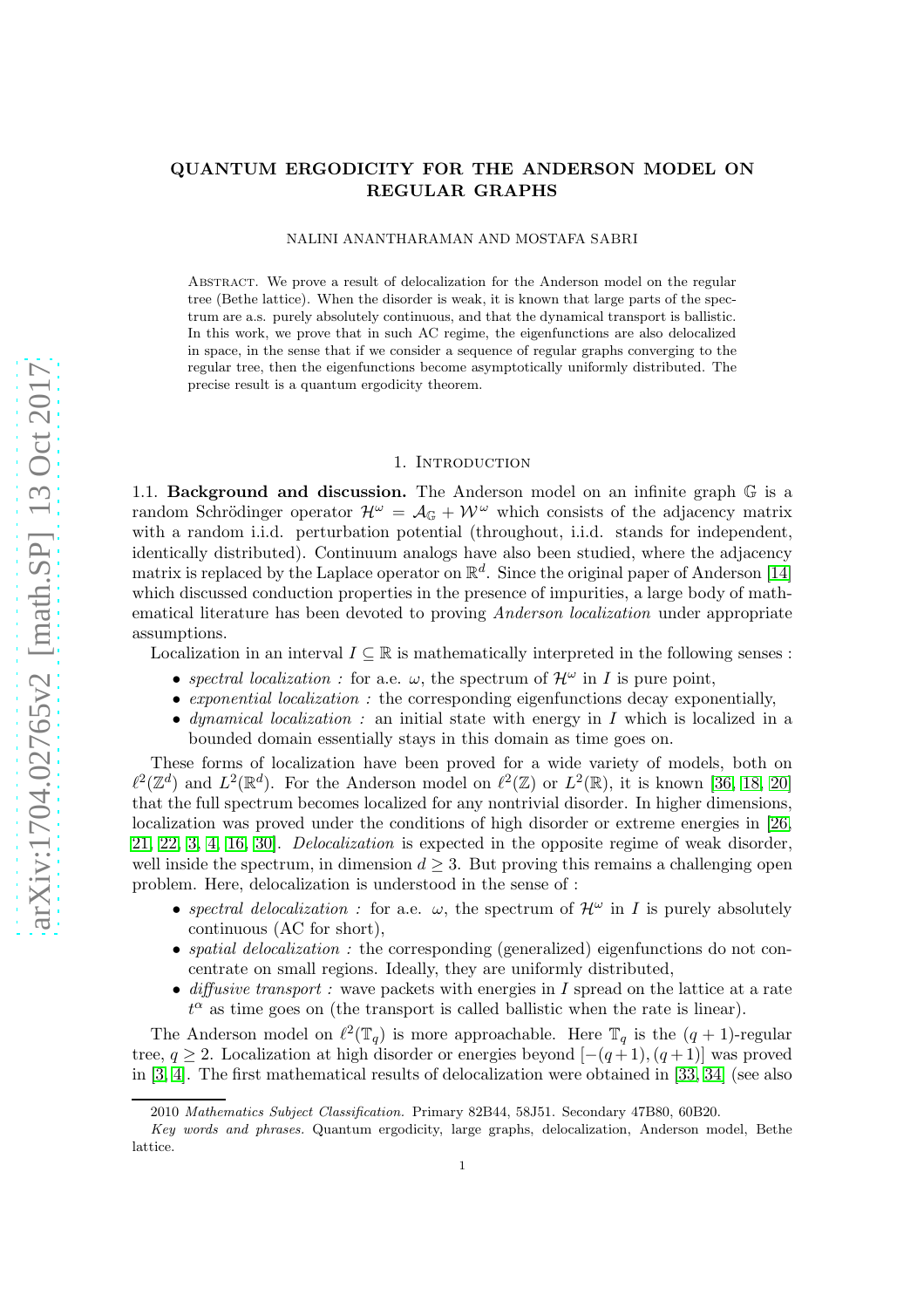[\[41\]](#page-9-11) for a previous sketch of ideas), where it was shown that at weak disorder, the transport is ballistic, and the spectrum is purely AC a.s. in closed subsets of  $(-2\sqrt{q}, 2\sqrt{q})$ . A new proof was found in [\[24\]](#page-9-12), and it was later shown in [\[6,](#page-8-2) [7\]](#page-8-3) that spectral delocalization and ballistic transport hold in larger regions of the spectrum. Similar results were obtained for more general tree models in [\[31,](#page-9-13) [25\]](#page-9-14). One reason that makes trees technically simpler to analyze is the fact that the Green function on a tree satisfies some convenient recursion and factorization relations. In the physics literature, the self-consistent theory formulated in [\[1,](#page-8-4) [2\]](#page-8-5) becomes exact in the case of  $\mathbb{T}_q$ .

In view of the previous results, it is natural to ask whether *spatial* delocalization also holds for the Anderson model on  $\mathbb{T}_q$  at weak disorder. As the wavefunctions corresponding to AC spectrum are not square summable, one way to interpret spatial delocalization is to consider an orthonormal basis of eigenfunctions  $(\psi_i)$  of the model on a sequence of finite graphs  $(G_N)$  which converges to  $\mathbb{T}_q$  in some sense, and show that  $\psi_j$  becomes delocalized as  $N \to \infty$ . In contrast to the situation in  $\mathbb{Z}^d$ , one should not take  $G_N$  to be the subtree  $B_N \subset \mathbb{T}_q$  consisting of vertices at distance at most N from a fixed root. The intuitive reason is that points on the boundary of  $B_N$  satisfy different adjacency properties than the ones in  $\mathbb{T}_q$ . This is not a problem in  $\mathbb{Z}^d$  because  $\frac{|\partial B_N|}{|B_N|} \to 0$  as  $N \to \infty$ . On  $\mathbb{T}_q$  however, we have  $\frac{|\partial B_N|}{|B_N|} \to \frac{q-1}{q} > 0$ . In fact, the *Benjamini-Schramm limit* of  $B_N$  is not  $\mathbb{T}_q$ , but rather a *canopy tree* [\[28\]](#page-9-15), on which  $\mathcal{H}^{\omega}$  has only pure point spectrum at any disorder [\[5\]](#page-8-6).

A better candidate for  $(G_N)$  is a sequence of  $(q + 1)$ -regular graphs with few short loops. In this case, the empirical spectral measures on  $G_N$  converge weakly to the spectral measure of  $\mathcal{A}_{\mathbb{T}_q}$ . This is known as the *law of Kesten-McKay* [\[32,](#page-9-16) [37\]](#page-9-17).

So consider a sequence of  $(q + 1)$ -regular graphs  $(G_N)$  with few short loops and let N be large. The question of spatial delocalization turns out to be already nontrivial for the adjacency matrix alone (i.e.  $H_N = \mathcal{A}_{G_N}$  without potential), and it was only considered quite recently. In [\[17\]](#page-9-18) it is shown that eigenfunctions of  $\mathcal{A}_{G_N}$  cannot concentrate in small regions. A different criterion for delocalization was proved in [\[10,](#page-9-19) [11\]](#page-9-20), where it is shown that if  $(\psi_j)$  is an orthonormal basis of eigenfunctions of  $\mathcal{A}_{G_N}$ , then the probability measure  $\sum_{x \in G_N} |\psi_j(x)|^2 \delta_x$  approaches the uniform measure  $\frac{1}{N} \sum_{x \in G_N} \delta_x$  as  $N \to \infty$ . This shows that the mass of  $\|\psi_j\|^2$  becomes evenly distributed on  $G_N$  for large N. This is the type of results we prove in this paper for the Anderson model. It is known as *quantum ergodicity*, in reference to its original framework on compact manifolds [\[38,](#page-9-21) [19,](#page-9-22) [40\]](#page-9-23). We will discuss the result in more detail after stating our main theorems and compare it with predictions from the physics literature.

The results we just mentioned hold for *deterministic* sequences of graphs  $(G_N)$ , and this is also the framework of our paper. In the context of *random graphs*, it has recently been shown in [\[15\]](#page-9-24) that the eigenvectors of the adjacency matrix  $H_N = \mathcal{A}_{G_N}$  are completely delocalized. In particular, while quantum ergodicity is a result of delocalization for most  $\psi_j$ , the authors in [\[15\]](#page-9-24) prove a probabilistic version of this for all  $\psi_j$  - this is known as quantum unique ergodicity. Delocalization for the Anderson model  $H_N^{\omega} = \mathcal{A}_{G_N} + W^{\omega_N}$  on random regular graphs has also been considered in [\[29\]](#page-9-25).

1.2. **Main results.** Consider the adjacency matrix  $\mathcal{A}_{\mathbb{G}}$  of a graph  $\mathbb{G}$ ,

$$
(\mathcal{A}_{\mathbb{G}}f)(v) = \sum_{w \sim v} f(w)
$$

for  $f \in \ell^2(\mathbb{G})$  and  $v \in \mathbb{G}$ . Here  $v \sim w$  means that v and w are nearest neighbors. We also denote by  $\mathcal{N}_v$  the set of nearest neighbors of v.

Let  $\mathbb{T}_q$  be the  $(q + 1)$ -regular tree and fix an origin  $o \in \mathbb{T}_q$ . Consider the probability space  $(\Omega, \mathbf{P})$ , where  $\Omega = \mathbb{R}^{\mathbb{T}_q}$  and  $\mathbf{P} = \otimes_{v \in \mathbb{T}_q} \nu$ . Here  $\nu$  is a probability measure on  $\mathbb{R}$ .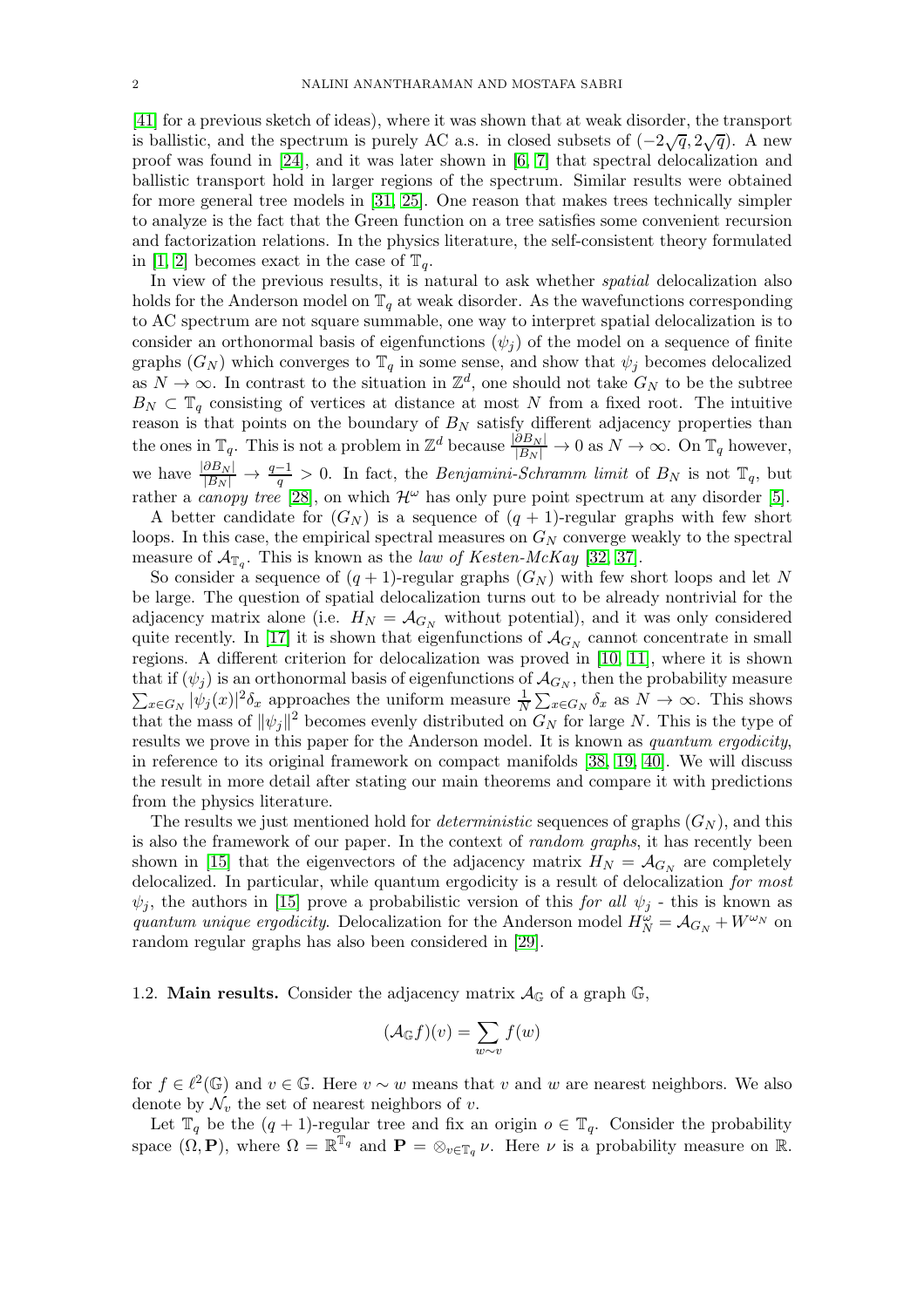Given  $\omega = (\omega_v)_{v \in \mathbb{T}_q}$ , the Anderson model on  $\mathbb{T}_q$  is the Schrödinger operator given by

$$
\mathcal{H}_{\epsilon}^{\omega} = \mathcal{A}_{\mathbb{T}_q} + \mathcal{W}_{\epsilon}^{\omega}, \quad \text{where} \quad (\mathcal{W}_{\epsilon}^{\omega} f)(v) := \epsilon \omega_v f(v),
$$

and  $\epsilon \in \mathbb{R}$  parametrizes the disorder. As **P** is a product measure, the  $\{\omega_v\}_{v \in \mathbb{T}_q}$  are i.i.d. with common distribution  $\nu$ . Expectation w.r.t. **P** is denoted by **E**.

Let  $(G_N)$  be a deterministic sequence of  $(q + 1)$ -regular graphs with vertex set  $V_N$ ,  $|V_N| = N$ . Then  $\mathbb{T}_q$  is the universal cover of  $G_N$  for all N. Let  $\Omega_N = \mathbb{R}^{V_N}$  and  $\mathcal{P}_N =$  $\otimes_{x\in V_N} \nu$  on  $\Omega_N$ . We denote  $\widetilde{\Omega} = \prod_{N\in\mathbb{N}} \Omega_N$  and let P be any probability measure <sup>[1](#page-2-0)</sup> on  $\widetilde{\Omega}$ having  $P_N$  as marginal on  $\Omega_N$ . Given  $(\omega_N) \in \Omega$ , so that  $\omega_N = (\omega_x)_{x \in V_N} \in \Omega_N$ , define

$$
H^\omega_N = \mathcal{A}_{G_N} + W^{\omega_N}_\epsilon\,, \quad \text{where} \quad (W^{\omega_N}_\epsilon \psi)(x) := \epsilon \,\omega_x \psi(x)\,.
$$

We make the following assumption on the potential :

(POT) The measure  $\nu$  has a compact support, supp  $\nu \subseteq [-A, A]$ , and is Hölder continuous, i.e. there exist  $C_{\nu} > 0$ ,  $b \in (0,1]$  such that  $\nu(I) \leq C_{\nu} |I|^{b}$  for all bounded  $I \subset \mathbb{R}$ .

The continuity of  $\nu$  is only needed here to use some estimates from [\[7\]](#page-8-3). If  $\nu$  has a bounded density w.r.t. Lebesgue measure, this condition is satisfied with  $b = 1$ .

It is known that  $\sigma(\mathcal{A}_{\mathbb{T}_q}) = [-2\sqrt{q}, 2\sqrt{q}]$  and  $\sigma(\mathcal{H}_{\epsilon}^{\omega}) = \sigma(\mathcal{A}_{\mathbb{T}_q}) + \epsilon \operatorname{supp} \nu$ , **P**-a.s. We next make the following assumptions on  $(G_N)$ :

**(EXP)** The sequence  $(G_N)$  is a family of expanders: there exists  $\beta > 0$  such that the spectrum of  $(q + 1)^{-1} A_{G_N}$  in  $\ell^2(V_N)$  is contained in  $[-1 + \beta, 1 - \beta] \cup \{1\}$  for all N.

(BST) For all  $r > 0$ ,

$$
\lim_{N \to \infty} \frac{|\{x \in V_N : \rho_{G_N}(x) < r\}|}{N} = 0,
$$

where  $\rho_{G_N}(x)$  is the *injectivity radius* at x, i.e. the largest  $\rho$  such that the ball  $B(x, \rho)$  in  $G_N$  is a tree.

It is known that typical random  $(q + 1)$ -regular graphs, and some explicit sequences of Ramanujan graphs, both satisfy (EXP) and (BST). See [\[10,](#page-9-19) Examples 1,2] for details.

We may now state our main results :

<span id="page-2-1"></span>**Theorem 1.1.** Assume that (POT), (EXP) and (BST) hold. Given  $(\omega_N) \in \Omega$ , let  $(\psi_i^{\omega_N})_{i=1}^N$  be an orthonormal basis of eigenfunctions of  $H_N^{\omega}$  in  $\ell^2(V_N)$ , with corresponding eigenvalues  $(\lambda_i^{\omega_N})_{i=1}^N$ . Let  $a_N : V_N \to \mathbb{C}$  be any function independent of  $(\omega_N)$ , such that  $\sup_N \sup_{x \in V_N} |a_N(x)| \leq 1$ , and fix  $0 < \lambda_0 < 2\sqrt{q}$ . There exists  $\epsilon(\lambda_0) > 0$  such that if  $|\epsilon| < \epsilon(\lambda_0)$ , we have for P-a.e.  $(\omega_N)$ ,

$$
\lim_{N \to \infty} \frac{1}{N} \sum_{\lambda_i^{\omega_N} \in (-\lambda_0, \lambda_0)} \left| \langle \psi_i^{\omega_N}, a_N \psi_i^{\omega_N} \rangle - \langle a_N \rangle \right| = 0,
$$

where  $\langle \psi_i^{\omega_N}, a_N \psi_i^{\omega_N} \rangle = \sum_{x \in V_N} a_N(x) |\psi_i^{\omega_N}(x)|^2$  and  $\langle a_N \rangle = \frac{1}{N}$  $\frac{1}{N} \sum_{x \in V_N} a_N(x)$ .

We next consider eigenfunction correlators. Here we assume the  $(\psi_i^{\omega_N})_{i=1}^N$  are realvalued. More precisely, we need  $\overline{\psi_i^{\omega_N}(x)}\psi_i^{\omega_N}(y) \in \mathbb{R}$  for all  $i \leq N$  and  $x \sim y \in V_N$ .

<span id="page-2-0"></span><sup>&</sup>lt;sup>1</sup>For example, one may take  $\mathcal{P} = \otimes \mathcal{P}_N$ , so that the  $(\omega_N)$  for different values of N are independent. Another interesting example is to restrict **P** to larger and larger boxes in  $\mathbb{T}_q$  to define P. More precisely, let us write  $G_N$  as a quotient  $\Gamma_N \backslash \mathbb{T}_q$ , where  $\Gamma_N$  is a group of automorphisms of  $\mathbb{T}_q$  acting without fixed points. Let  $\mathcal{D}_N$  be a fundamental domain for the action of  $\Gamma_N$  on the vertices of  $\mathbb{T}_q$ ; it is in bijection with  $V_N$  through the covering map  $\mathbb{T}_q \longrightarrow G_N$ . Consider the map  $\Phi : \Omega \longrightarrow \widetilde{\Omega} = \prod_{N \in \mathbb{N}} \Omega_N$ , which starting from  $\omega \in \Omega$  defines  $\omega_N$  as the restriction of  $\omega$  to  $\mathcal{D}_N \simeq V_N$ . If we define  $\mathcal P$  as the pushforward of **P** under Φ, our results apply in this context.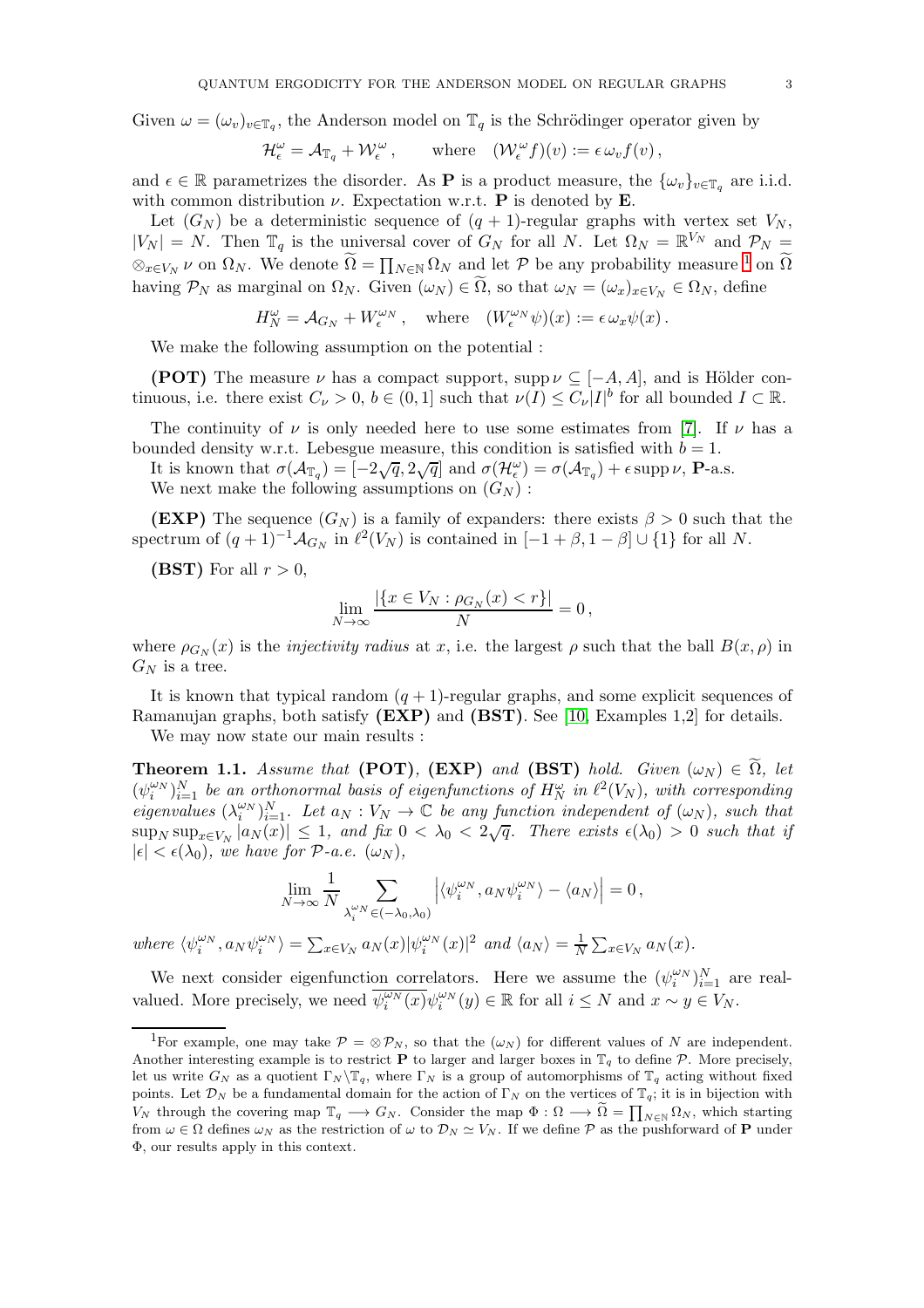<span id="page-3-0"></span>**Theorem 1.2.** Assume that (POT), (EXP) and (BST) hold. Given  $(\omega_N) \in \Omega$ , let  $(\psi_i^{\omega_N})_{i=1}^N$  be an orthonormal basis of eigenfunctions of  $H_N^{\omega}$  in  $\ell^2(V_N)$ , with corresponding eigenvalues  $(\lambda_i^{\omega_N})_{i=1}^N$ . Assume the  $(\psi_i^{\omega_N})_{i=1}^N$  are real-valued.

Let  $K_N: V_N \times V_N \to \mathbb{C}$  be independent of  $(\omega_N)$ . Assume  $\sup_N \sup_{x,y \in V_N} |K_N(x,y)| \leq 1$ and  $K_N(x,y) = 0$  if  $d(x,y) > R$ . Fix  $0 < \lambda_0 < 2\sqrt{q}$ . There exists  $\epsilon(\lambda_0) > 0$  such that if  $|\epsilon| < \epsilon(\lambda_0)$ , we have for P-a.e.  $(\omega_N)$ ,

$$
\lim_{\eta_0\downarrow 0}\lim_{N\to\infty}\frac{1}{N}\sum_{\lambda_i^{\omega_N}\in(-\lambda_0,\lambda_0)}\left|\langle \psi_i^{\omega_N},K_N\psi_i^{\omega_N}\rangle-\langle K_N\rangle_{\lambda_i^{\omega_N}}^{\eta_0}\right|=0\,,
$$

where

<span id="page-3-1"></span>(1.1) 
$$
\langle K \rangle_{\lambda}^{\eta_0} = \sum_{x,y \in V_N} K(x,y) \widetilde{\Phi}_{\lambda + i\eta_0}(\tilde{x},\tilde{y}) \quad and \quad \widetilde{\Phi}_{\gamma}(\tilde{x},\tilde{y}) = \frac{1}{N} \cdot \frac{\mathbf{E} [\operatorname{Im} \mathcal{G}_{\epsilon}^{\gamma}(\tilde{x},\tilde{y})]}{\mathbf{E} [\operatorname{Im} \mathcal{G}_{\epsilon}^{\gamma}(o,o)]}.
$$

Here,  $\tilde{x}, \tilde{y} \in \mathbb{T}_q$  are lifts of  $x, y \in V_N$  satisfying  $d_{\mathbb{T}_q}(\tilde{x}, \tilde{y}) = d_{G_N}(x, y)$ , and  $\mathcal{G}_\epsilon^{\gamma}(v, w) =$  $\langle \delta_v, (\mathcal{H}_\epsilon^\omega - \gamma)^{-1} \delta_w \rangle$  is the Green function of  $\mathcal{H}_\epsilon^\omega$ .

Note that  $\mathbf{E}[\text{Im}\,\mathcal{G}_{\epsilon}^{\gamma}(v,w)] = \mathbf{E}[\text{Im}\,\mathcal{G}_{\epsilon}^{\gamma}(o,u)]$  if  $d(o, u) = d(v, w)$ . If  $R = 0$ , we have  $\langle a_N \rangle_{\lambda_i}^{\eta_0}$  $\frac{\eta_0}{\lambda_i} = \frac{1}{N}$  $\frac{1}{N} \sum_{x \in V_N} a_N(x) = \langle a_N \rangle.$ 

1.3. Consequences. Denote  $\psi_j = \psi_j^{\omega_N}$  and  $\lambda_j = \lambda_j^{\omega_N}$ . By a simple application of Markov's inequality, one may deduce from Theorem [1.1](#page-2-1) that for any  $\varsigma > 0$ ,

$$
\frac{1}{N} \# \{\lambda_j \in (-\lambda_0, \lambda_0) : |\langle \psi_j, a_N \psi_j \rangle - \langle a_N \rangle| > \varsigma \} \to 0
$$

P-a.s. as  $N \to \infty$ . So for most  $\psi_j$  with eigenvalues in  $(-\lambda_0, \lambda_0)$ , the quantity  $\langle \psi_j, a_N \psi_j \rangle$ approaches  $\langle a_N \rangle$ . If one takes  $a_N = \delta_x$ , this seems to imply that  $|\psi_j(x)|^2 \approx \frac{1}{N}$  for any  $x \in V_N$ . However, one should pay attention to the speed of convergence. The best we can achieve is a negative power of the girth (see [\[11\]](#page-9-20)), which typically grows like  $log N$ . Hence, if we wanted to apply the result to  $a_N = \delta_x$ , we would obtain  $||\psi_j(x)|^2 - \frac{1}{N}$  $\frac{1}{N}$ |<sup>2</sup>  $\lesssim \frac{1}{\log}$  $\frac{1}{\log N},$ which does not imply that  $|\psi_j(x)|^2 \approx \frac{1}{N}$  $\frac{1}{N}$ . However, we may take  $a_N$  to be the characteristic function of any  $\Lambda_N \subset G_N$  of size  $\alpha N$ , with  $0 < \alpha < N$  (e.g.  $\alpha = \frac{1}{2}$ ). In this case, we obtain  $\|\chi_{\Lambda_N}\psi_j\|^2 - \alpha\|^2 \lesssim \frac{1}{\log \alpha}$  $\frac{1}{\log N}$ , which implies that  $\|\chi_{\Lambda_N}\psi_j\|^2 \approx \alpha$ .

So Theorem [1.1](#page-2-1) implies that in weak disorder, most  $\psi_i$  with eigenvalues in  $(-\lambda_0, \lambda_0)$ are uniformly distributed in this sense : if we consider any  $\Lambda_N \subset G_N$  containing half the vertices of  $G_N$ , without any restriction on the shape of  $\Lambda_N$ , we find half the mass of  $\|\psi_j\|^2$ .

More generally, Theorem [1.2](#page-3-0) implies that the correlation  $\overline{\psi_j(x)}\psi_j(y)$  approaches the function  $\Phi_{\lambda_j+i0}(\tilde{x}, \tilde{y})$  for large N.

A more detailed discussion of the consequences of our results is given in [\[13\]](#page-9-26).

In the physics literature, a strong delocalization criterion is dubbed "ergodicity". In the ergodic phase, the inverse participation ratio  $\|\psi_j\|_{2p}^{2p}$  $_{2p}^{2p}$  should behave asymptotically like  $\frac{1}{N^{p-1}}$ . There seems to be a divergence among physicists concerning this issue for the Anderson model. Analytical predictions [\[27\]](#page-9-27) first suggested that states in the delocalized phase are ergodic. Numerical evidence [\[8,](#page-8-7) [9\]](#page-9-28) then put forward a different behavior of "multi-fractality". Finally, papers [\[39,](#page-9-29) [42\]](#page-9-30) supported the original predictions of ergodicity. In any case, our results do not allow us to settle this question. If we could zoom in at every x and show that  $|\psi_j(x)|^2 \approx \frac{1}{N}$  $\frac{1}{N}$ , we would have  $\|\psi_j\|_{2p}^{2p} \approx \frac{1}{N^{p-1}}$ . But as mentioned above, we have to consider macroscopic regions  $\Lambda_N$  instead.

**Remark 1.3.** In the main results, we assumed the "test-observables"  $K_N$  are independent of  $(\omega_N)$ . This suffices to obtain the consequences discussed above. We can actually allow  $K_N$  to depend on  $(\omega_N)$ , but in this case, we have to replace the average  $\langle K_N \rangle_\lambda^{\eta_0}$  $\lambda^{''0}$  by the more complicated quantity [\(2.5\)](#page-7-0). This remark is pertinent in particular for numerical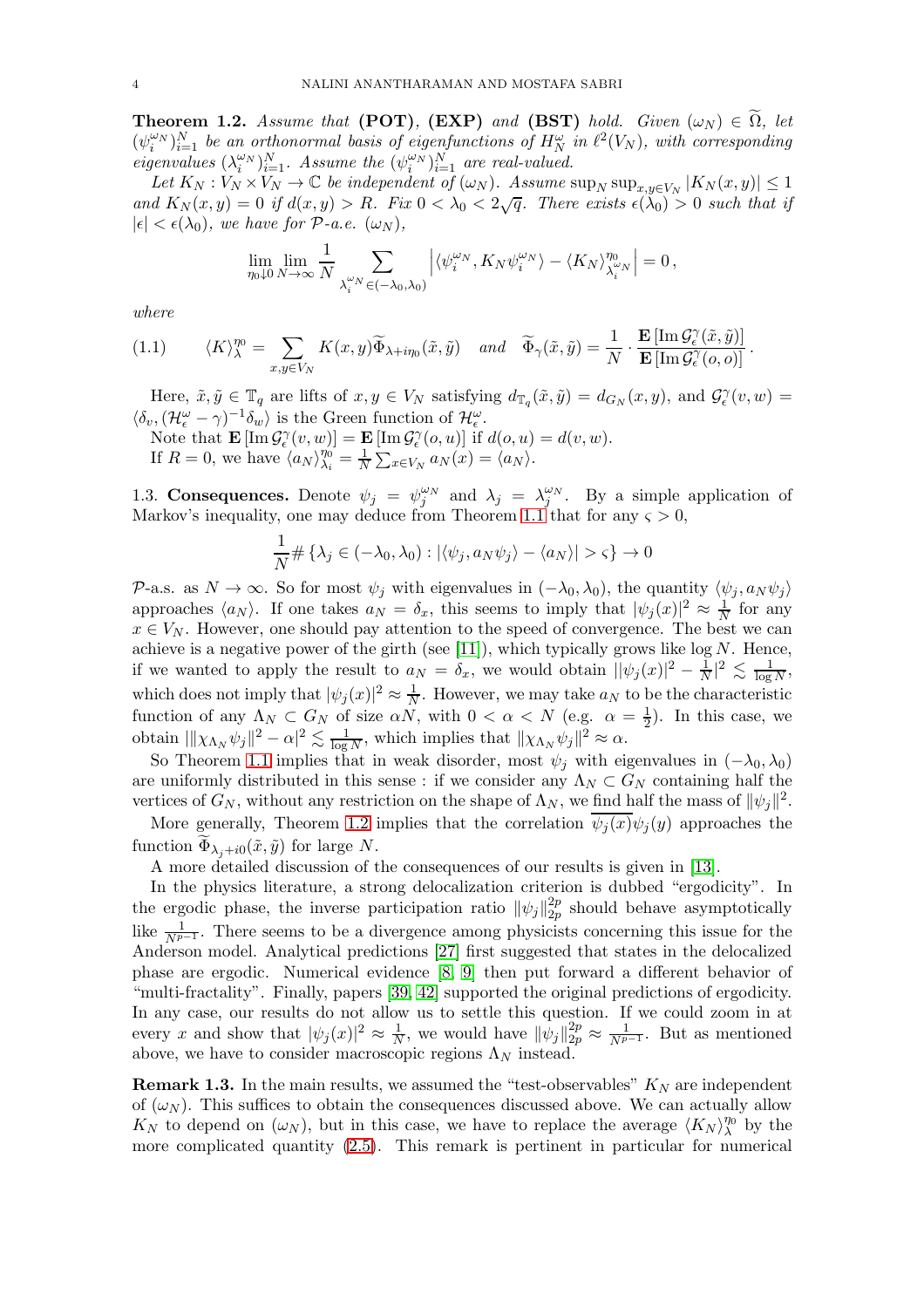tests [\[8,](#page-8-7) [9\]](#page-9-28), where one first picks a realization of the potential, then tests the ergodicity of eigenfunctions, so that the observable depends on  $(\omega_N)$ .

**Remark 1.4.** It was shown in [\[6\]](#page-8-2) that AC spectrum exists outside  $[-2\sqrt{q}, 2\sqrt{q}]$ . It is natural to ask whether quantum ergodicity also holds in these regions. We do not answer this question here. Still, we may replace the interval  $(-\lambda_0, \lambda_0)$  in our main results by any open set  $I_1$  in which [\[13,](#page-9-26) condition (Green)] is true. For the Anderson model, this condition is the following.

Let  $\hat{\zeta}_w^{\gamma}(v) = -\mathcal{G}_{\epsilon}^{(v|w)}(v,v;\gamma)$  be the Green function on the subtree  $\mathbb{T}_q^{(v|w)}$  in which the branch emanating from v, passing by  $w \in \mathcal{N}_v$  is removed. Condition (Green) is said to hold on  $I_1$  if  $\sup_{\lambda \in I_1, \eta \in (0,1)}$   $\mathbf{E}(|\operatorname{Im} \hat{\zeta}_o^{\lambda+i\eta}(o')|^{-s}) \leq C_s < \infty$  for any  $s > 0$ . Here, o' is any neighbor of  $o$ . If (POT) holds, we show in Proposition [2.2](#page-6-0) that (Green) is equivalent to :

$$
\inf_{\lambda\in I_1,\eta\in(0,1)}\mathbf{E}\left[|\operatorname{Im}\hat\zeta^{\lambda+i\eta}_{o'}(o))|\right]\geq c>0\quad\text{and}\quad\sup_{\lambda\in I_1,\eta\in(0,1)}\mathbf{E}\left[(\operatorname{Im}\hat\zeta^{\lambda+i\eta}_{o'}(o))^2\right]\leq C<\infty\,.
$$

The fact that (Green) implies both conditions is simple. The converse is nontrivial and uses important estimates from [\[7\]](#page-8-3). The results of [\[33\]](#page-9-9) imply that both conditions hold true in proper subsets of  $(-2\sqrt{q}, 2\sqrt{q})$  if the disorder is weak, but they may well be satisfied beyond this region.

## 2. Proof of the main results

Our results follow from the main theorem in [\[13\]](#page-9-26), which ensures quantum ergodicity once assumptions  $(EXP)$ ,  $(BSCI)$  and  $(Green)$  are satisfied. We shall thus prove that the Anderson model satisfies (BSCT) for  $P$ -a.e.  $(\omega_N)$  and that the local weak limit satisfies (Green). We conclude by showing that the general average  $\langle K \rangle_{\lambda+i\eta_0}$  appearing in [\[13\]](#page-9-26) can be replaced by the simpler average  $\langle K \rangle_\lambda^{\eta_0}$  $\frac{\eta_0}{\lambda}$  in the context of Theorem [1.2.](#page-3-0)

We refer the reader to [\[13,](#page-9-26) Section 1.6] for a brief sketch of the strategy we follow to prove quantum ergodicity once this input has been checked.

A colored rooted graph  $(G, o, W)$  is a graph  $G = (V, E)$  with a root o and a map  $W: V \to \mathbb{R}$ , which we call "coloring". Let  $\mathscr{G}_{*}^{D,A}$  be the set of (isomorphism classes of) colored rooted graphs  $[G, o, W]$  with degree bounded by D and coloring in  $[-A, A]$ . The set  $\mathscr{G}_{*}^{D,A}$  is endowed with a topology, see for instance [\[13,](#page-9-26) Appendix A]. Checking (BSCT) means proving that, for any continuous  $f: \mathscr{G}_{*}^{D,A} \to \mathbb{R}$ , we have the convergence

<span id="page-4-2"></span>(2.1) 
$$
\lim_{N \to \infty} \frac{1}{N} \sum_{x \in G_N} f([G_N, x, W^{\omega_N}]) = \int_{\mathscr{G}_*^{D, \epsilon A}} f([G, v, W]) d\mathbb{P}([G, v, W]),
$$

where  $\mathbb P$  is some probability measure on  $\mathscr{G}_{*}^{D,A}$ . In Proposition [2.1](#page-4-0) we prove that this holds for P-a.e.  $(\omega_N)$ , with P defined by [\(2.2\)](#page-4-1).

This says that the Anderson model on  $\mathbb{T}_q$  is the Benjamini-Schramm limit of the sequence  $(G_N, W^{\omega_N})$  for P-a.e.  $(\omega_N)$ . By general arguments (e.g. [\[13,](#page-9-26) Appendix A]), this implies in particular that the empirical spectral measures of  $(G_N, W^{\omega_N})$  converge P-almost surely to the integrated density of states of  $\mathcal{H}_{\epsilon}^{\omega}$  on  $\mathbb{T}_{q}$ .

<span id="page-4-0"></span>**Proposition 2.1.** If  $(G_N)$  satisfies (BST), then for  $P$ -a.e.  $(\omega_N) \in \Omega$ , the sequence  $(G_N, W^{\omega_N})$  has a local weak limit  $\mathbb P$  which is concentrated on  $\{[\mathbb T_q, o, \mathcal W^{\omega}_\epsilon] : \omega \in \Omega\}$ , where  $o \in \mathbb{T}_q$  is fixed and arbitrary. The measure  $\mathbb{P}$  acts by taking the expectation w.r.t. **P**, that is, if  $D = q + 1$ , then

<span id="page-4-1"></span>
$$
(2.2) \quad \int_{\mathscr{G}_{*}^{D,\epsilon A}} f([G,v,W]) \, d\,\mathbb{P}([G,v,W]) = \int_{\Omega} f([\mathbb{T}_{q}, o, \mathcal{W}_{\epsilon}^{\omega}]) \, d\,\mathbf{P}(\omega) = \mathbf{E}\left[f([\mathbb{T}_{q}, o, \mathcal{W}_{\epsilon}^{\omega}])\right].
$$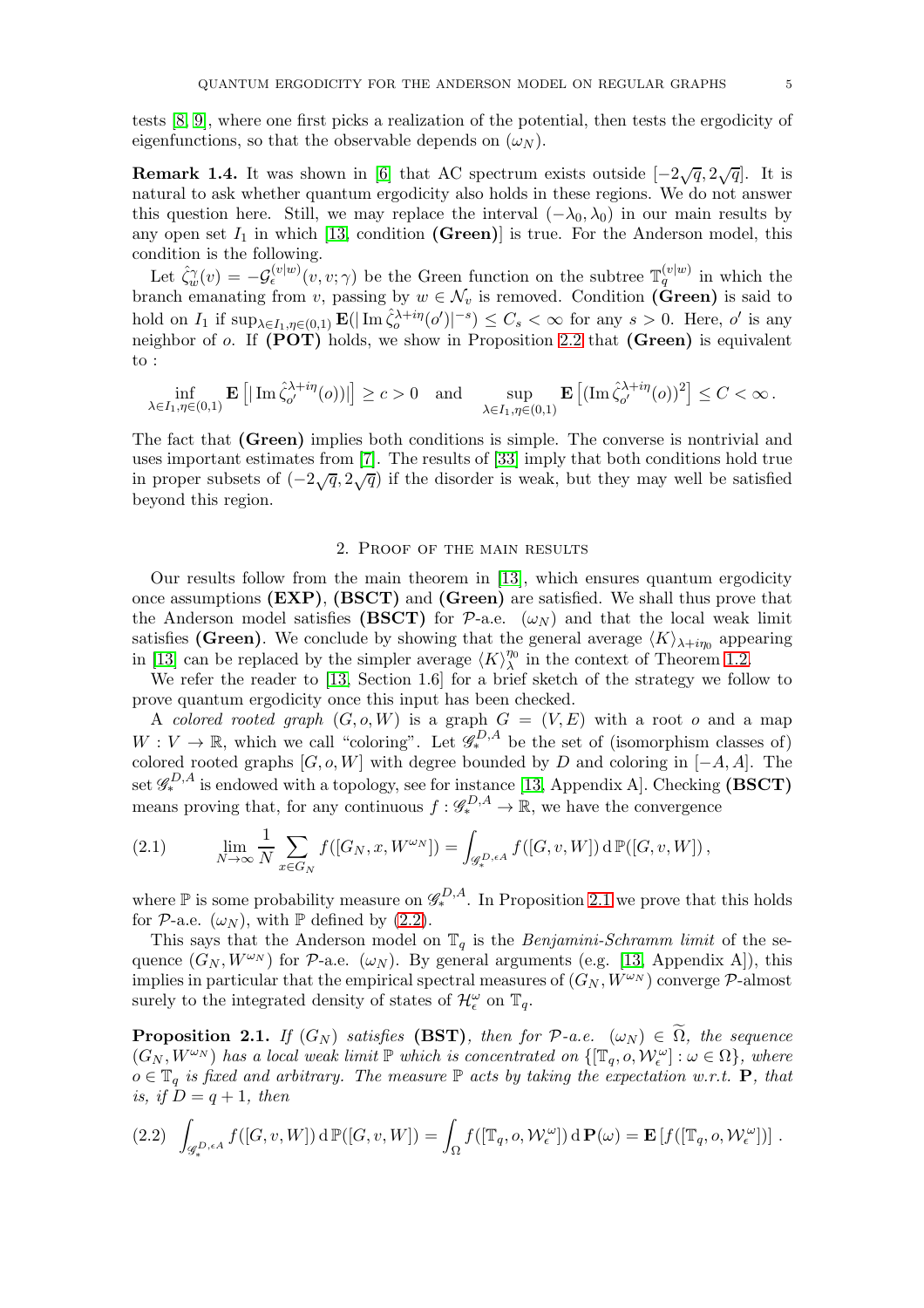*Proof.* Since  $\epsilon$  is fixed and plays no role here, we omit it from the notation.

Consider the set  $\mathscr A$  of continuous functions on  $\mathscr G_*^{D,A}$ , which "depend only on a finite-size neighborhood of the origin". That is, let  $\mathscr{A} = \cup_{r \in \mathbb{N}} \mathscr{A}_r$ , where

$$
\mathscr{A}_r = \left\{ f : \mathscr{G}^{D,A}_* \to \mathbb{R} : f \text{ is continuous and } f([G,v,W]) = f([G',v',W'])
$$
  
if  $[B_G(v,r), v, W] = [B_{G'}(v',r), v', W'] \right\}.$ 

Then  $\mathscr A$  is an algebra of continuous functions containing 1 which separates points.

Using the compactness of  $\mathscr{G}_{*}^{D,A}$ , cf. [\[13,](#page-9-26) Section A.1], it suffices to show that there exists  $\Omega_0 \subseteq \tilde{\Omega}$  with  $\mathcal{P}(\Omega_0) = 1$  such that for any  $(\omega_N) \in \Omega_0$  and any  $f \in \mathscr{A}$  the limit in [\(2.1\)](#page-4-2) holds true. For this, we adapt the strong law of large numbers for random variables in  $L^4$  (see e.g. [\[23\]](#page-9-31)). Denote by  $\mathcal E$  the expectation w.r.t.  $\mathcal P$ . Given  $f \in \mathscr A_r$ , let

$$
Y_x = Y_x^N = f([G_N, x, W^{\omega_N}]) - \mathcal{E}[f([G_N, x, W^{\omega_N}])] \text{ and } S_N = \frac{1}{N} \sum_{x \in V_N} Y_x.
$$

Then  $Y_x^N$  only depends on  $(\omega_z)_{z \in B_{G_N}(x,r)}$ , since  $f([G_N, x, W^{\omega_N}]) = f([G_N, x, \tilde{W}^{\omega_N}])$  if  $W^{\omega_N} = \tilde{W}^{\omega_N}$  on  $B_{G_N}(x,r)$ . Hence,  $Y_x^N$  and  $Y_y^N$  are independent if  $d_{G_N}(x,y) > 2r$ . Moreover, each  $Y_x^N$  is bounded by  $2||f||_{\infty}$ . Now

$$
\mathcal{E}\left[\sum_{x\in V_N} Y_x\right]^4 = \sum_{x\in V_N} \mathcal{E}(Y_x^4) + 6 \sum_{x,y\in V_N} \mathcal{E}(Y_x^2 Y_y^2) + 4 \sum_{x,y\in V_N} \mathcal{E}(Y_x Y_y^3 + Y_y Y_x^3) + 12 \sum_{x,y,z\in V_N} \mathcal{E}(Y_x Y_y Y_z^2 + Y_x Y_y^2 Y_z + Y_x^2 Y_y Y_z) + 24 \sum_{x,y,z,t\in V_N} \mathcal{E}(Y_x Y_y Y_z Y_t).
$$

The terms involving  $\sum_{x\in V_N}$  and  $\sum_{x,y\in V_N}$  are respectively  $O(N)$  and  $O(N^2)$ . In the other terms, some cancellations take place due to independence. Indeed,  $\mathcal{E}(Y_x Y_y Y_z^2)$  vanishes as soon as  $d_{G_N}(x, y) > 4r$ : in that case, we have either  $d_{G_N}(x, z) > 2r$  and  $Y_x$  is independent of the pair  $(Y_y, Y_z)$ , or  $d_{G_N}(y, z) > 2r$  and  $Y_y$  is independent of  $(Y_x, Y_z)$ . Thus we have either  $\mathcal{E}(Y_x Y_y Y_z^2) = \mathcal{E}(Y_x) \mathcal{E}(Y_y Y_z^2) = 0$  or  $\mathcal{E}(Y_y Y_x Y_z^2) = \mathcal{E}(Y_y) \mathcal{E}(Y_x Y_z^2) = 0$ . Hence,  $|\sum_{x,y,z\in V_N} \mathcal{E}(Y_x Y_y Y_z^2)| \leq N^2 \tau_{q,4r}(2||f||_{\infty})^4$ , where  $\tau_{q,r} := |B_{\mathbb{T}_q}(o,r)|$ .

Similarly, for  $\mathcal{E}(Y_x Y_y Y_z Y_t)$  to be non zero, each point must be at distance  $\leq 2r$  from one of the three others. So we must have  $[d_{G_N}(x, y)] \leq 2r$  and  $d_{G_N}(z, t) \leq 2r$  (or a permutation thereof) or  $[d_{G_N}(x, \bullet) \leq 8r$  for  $\bullet = y, z, t]$ . Hence,  $\sum_{x,y,z,t \in V_N} |\mathcal{E}(Y_x Y_y Y_z Y_t)| \leq$  $3N^2\tau_{q,2r}^2(2||f||_{\infty})^4 + N\tau_{q,8r}^3(2||f||_{\infty})^4$ . We thus get  $\mathcal{E}(|S_N|^4) \leq C(r,f)N^{-2}$  in all cases, with  $r$  fixed.

Using Borel-Cantelli, it follows as in [\[23,](#page-9-31) Theorem 2.3.5] that  $S_N \to 0$  P-a.s., i.e. for  $(\omega_N) \in \Omega_f$  with  $\mathcal{P}(\Omega_f) = 1$ . Since  $\mathscr A$  has a countable dense subset  $\{f_i\}$  (e.g. the functions taking only rational values), we let  $\Omega_0 = \cap_j \Omega_{f_j}$  and get  $\mathcal{P}(\Omega_0) = 1$ .

Now if  $f \in \mathscr{A}$ , say  $f \in \mathscr{A}_r$ , we have

$$
\left| \frac{1}{N} \sum_{x \in V_N} f([G_N, x, W^{\omega_N}]) - \mathbf{E} \left[ f([\mathbb{T}_q, o, \mathcal{W}^{\omega}]) \right] \right|
$$
  
(2.3)  

$$
\leq |S_N| + \left| \frac{1}{N} \sum_{x \in V_N} \mathcal{E}_N[f([G_N, x, W^{\omega_N}])] - \mathbf{E} \left[ f([\mathbb{T}_q, o, \mathcal{W}^{\omega}]) \right] \right|.
$$

<span id="page-5-0"></span>If  $\rho_{G_N}(x) \ge r$ , there is a graph isomorphism  $\phi_x : B_{G_N}(x,r) \to B_{\mathbb{T}_q}(o,r)$  with  $\phi_x(x) =$ o. Denoting  $W_x^{\omega} = W^{\omega_N} \circ \phi_x^{-1}$ , we get  $[B_{G_N}(x,r), x, W^{\omega_N}] = [B_{\mathbb{T}_q}(o,r), o, \mathcal{W}_x^{\omega}],$  so  $f([G_N, x, W^{\omega_N}]) = f([\mathbb{T}_q, o, \mathcal{W}_x^{\omega}])$ . Using standard measure-preserving transformations, it follows that  $\mathcal{E}_N[f([\tilde{G}_N, x, W^{\tilde{\omega}_N}])] = \mathbf{E}[f([\mathbb{T}_q, o, W^{\omega}])]$ . Hence,

$$
\left| \frac{1}{N} \sum_{x \in G_N} f([G_N, x, W^{\omega_N}]) - \mathbf{E}[f([\mathbb{T}_q, o, W^{\omega}])] \right| \leq |S_N| + \frac{\#\{x : \rho_{G_N}(x) < r\}}{N} (2\|f\|_{\infty}) \, .
$$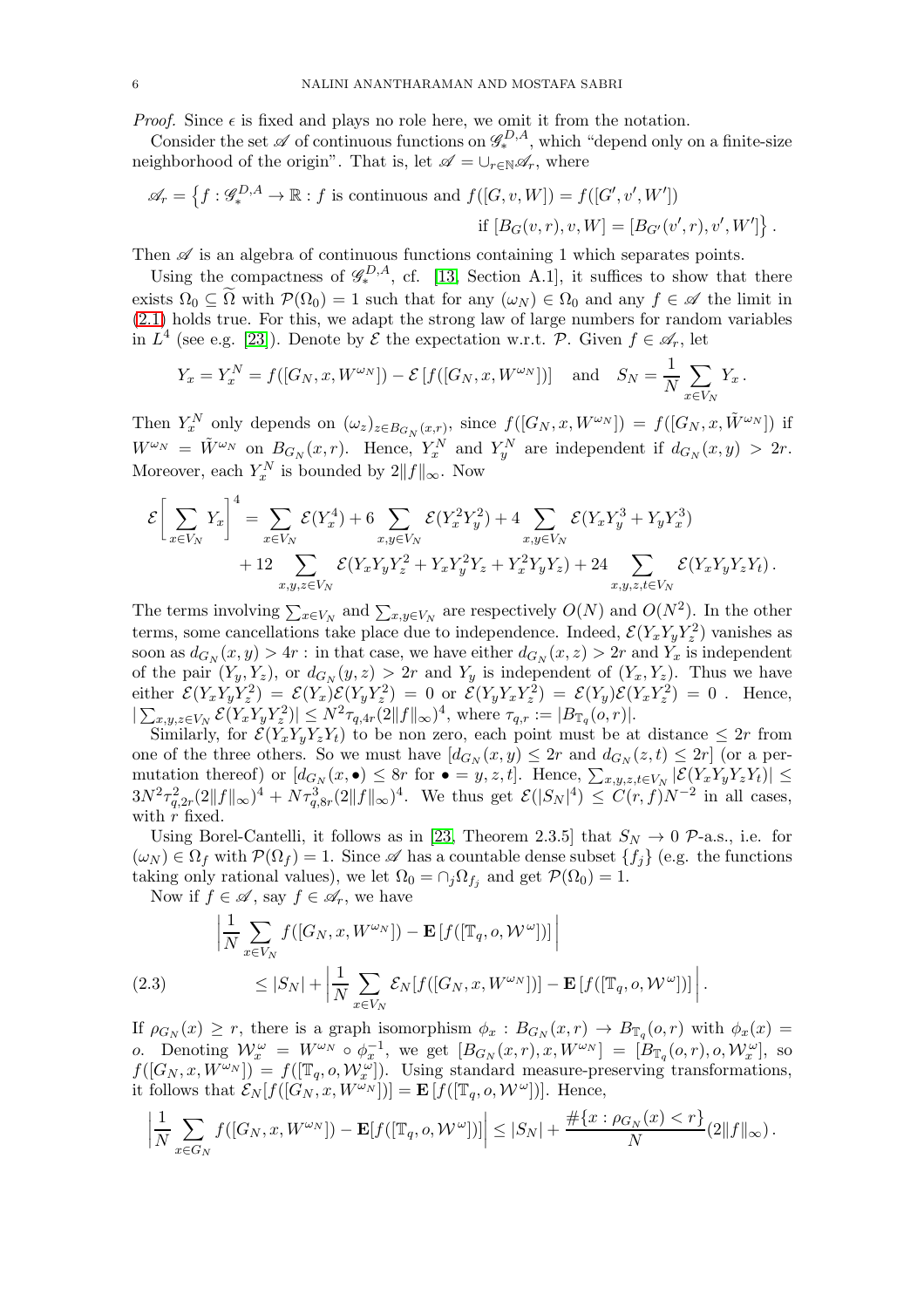Taking  $N \to \infty$ , it follows by (BST) that if  $(\omega_N) \in \Omega_0$ , then  $(2.1)$  is true for any  $f \in \{f_i\}$ , the dense subset of  $\mathscr A$ . Arguing as in [\[35,](#page-9-32) Corollary 15.3], the proof is complete.

We next show that the measure  $\mathbb P$  in Proposition [2.1](#page-4-0) satisfies assumption (Green) in  $I_1 = (-\lambda_0, \lambda_0)$ , i.e.  $\sup_{\lambda \in I_1, \eta \in (0,1)} \mathbb{E}(\sum_{o' \sim o} |\operatorname{Im} \hat{\zeta}_o^{\lambda + i\eta}(o')|^{-s}) < \infty$  for any  $s > 0$ , where  $\hat{\zeta}_{o}^{\gamma}(o') = -\mathcal{G}_{\epsilon}^{(o'|o)}(o', o'; \gamma)$ . Since  $\mathbf{E}(|\operatorname{Im} \hat{\zeta}_{o}^{\gamma}(o')|^{-s})$  is the same for any  $o' \sim o$  and also equal to  $\mathbf{E}(|\operatorname{Im} \hat{\zeta}_{o'}^{\gamma}|)$  $\hat{C}_{\alpha'}^{\gamma}(o)|^{-s}$ , the measure  $\mathbb P$  satisfies (Green) in  $I_1$  iff for any  $s > 0$ , we have  $\sup_{\lambda \in I_1, \eta \in (0,1)} \mathbf{E}(|\operatorname{Im} \hat{\zeta}_o^{\lambda+i\eta}(o')|^{-s}) < \infty$ , where  $o' \sim o$  is arbitrary. To check this condition, we use the moment bounds provided in [\[33\]](#page-9-9) and [\[7\]](#page-8-3).

<span id="page-6-0"></span>**Proposition 2.2.** (i) Under assumption (POT), condition (Green) holds in  $I_1 \subseteq \mathbb{R}$  iff (2.4)

<span id="page-6-1"></span>
$$
\inf_{\lambda \in I_1, \eta \in (0,1)} \mathbf{E}\left[|\operatorname{Im} \hat{\zeta}_{o'}^{\lambda+i\eta}(o))|\right] \ge c > 0 \quad and \quad \sup_{\lambda \in I_1, \eta \in (0,1)} \mathbf{E}\left[ (\operatorname{Im} \hat{\zeta}_{o'}^{\lambda+i\eta}(o))^2\right] \le C < \infty.
$$

(ii) Assuming (POT) holds and  $0 < \lambda_0 < 2\sqrt{q}$ , there exists  $\epsilon(\lambda_0) > 0$  such that if  $|\epsilon| < \epsilon(\lambda_0)$ , then assumption (Green) holds on  $I_1 = (-\lambda_0, \lambda_0)$ .

Proof. The fact that (Green) implies the first condition follows from Jensen's inequality :  $\mathbf{E}[\vert\operatorname{Im}\hat{\zeta}_{o'}^{\lambda+i\eta}$  $\int_{o'}^{\lambda+i\eta}\!\!(o)|^{-1}]\,\geq\,\mathbf{E}[|\mathop{\mathrm{Im}}\nolimits\zeta_{o'}^{\lambda+i\eta}]$  $\int_{\alpha'}^{\lambda+i\eta}(\rho)|^{-1}$ . To see that (Green) implies the second one, recall that  $|\hat{\zeta}^{\gamma}_{o'}|$  $|\hat{C}_{o'}^{\gamma}(o)|^2 = |\epsilon \omega_o - \gamma + \sum_{o'' \in \mathcal{N}_o \setminus \{o'\}} \hat{\zeta}_{o}^{\gamma}(o'')|^{-2} \le |\text{Im}\,\hat{\zeta}_{o}^{\gamma}(o'')|^{-2}$  by classical recursive formulas (see e.g. [\[12,](#page-9-33) Lemma 2.1]), so the second property follows.

Conversely, given  $\delta \in (0,1)$ , introduce the set

$$
\sigma_{ac}^{\epsilon}(\delta) = \left\{ \lambda \in \mathbb{R} : \mathbf{P}(|\operatorname{Im} \hat{\zeta}_{o'}^{\lambda + i\eta}(o)| > \delta \right) > \delta \quad \forall \eta \in (0,1) \right\},\
$$

where  $o' \sim o$  is arbitrary. The arguments of [\[7,](#page-8-3) Theorem 2.4] show that if (POT) holds, then assumption (Green) is satisfied on any bounded  $I \subset \sigma_{ac}^{\epsilon}(\delta)$ . We now show that if the two conditions in [\(2.4\)](#page-6-1) hold, then  $I_1 \subseteq \sigma_{ac}^{\epsilon}(c')$  for some  $c' > 0$ .

Suppose that  $\mathbf{P}(|\operatorname{Im} \hat{\zeta}_{o'}^{\lambda+i\eta}$  $|\lambda + i\eta(\rho)| > c'$   $\leq c'$  for some  $\lambda \in I_1$  and  $\eta \in (0, 1)$ . Then

$$
\mathbf{E}\left[\left|\operatorname{Im}\hat{\zeta}_{o'}^{\lambda+i\eta}(o)\right|\right] = \mathbf{E}\left[\left|\operatorname{Im}\hat{\zeta}_{o'}^{\lambda+i\eta}(o)\right|\mathbf{1}_{|\operatorname{Im}\zeta_{o'}^{\lambda+i\eta}(o)|>c}\right] + \mathbf{E}\left[\left|\operatorname{Im}\hat{\zeta}_{o'}^{\lambda+i\eta}(o)\right|\mathbf{1}_{|\operatorname{Im}\hat{\zeta}_{o'}^{\lambda+i\eta}(o)|\leq c}\right] \leq (Cc')^{1/2} + c' < c
$$

if  $c' > 0$  is small enough, yielding a contradiction. Here, we used Cauchy-Schwarz and the bound  $\mathbf{E}[\mid \text{Im}\,\hat{\zeta}_{o'}^{\lambda+i\eta}]$  $\left[\begin{array}{c}\n\lambda+i\eta(o)|^2\end{array}\right] \leq C.$  Hence,  $I_1 \subseteq \sigma_{ac}^{\epsilon}(c')$  for some  $c' > 0$  as claimed, proving (i)

To prove (ii), we show that if  $I_1 = (-\lambda_0, \lambda_0)$ , then the conditions in [\(2.4\)](#page-6-1) are satisfied if  $|\epsilon|$  is small. This is a consequence of the results of [\[33,](#page-9-9) Theorem 1.3], according to which there exists  $\epsilon(\lambda_0)$  such that if  $|\epsilon| < \epsilon(\lambda_0)$ , then the second condition is satisfied. For the first one, recall that if  $\epsilon = 0$ , then  $\hat{\zeta}_{0'}^{\lambda + i0}$  $\frac{\partial}{\partial \alpha}$ <sup>2</sup> (o) =  $\frac{\lambda - i\sqrt{4q-\lambda^2}}{2q}$  $\frac{\sqrt{4q-\lambda^2}}{2q}$  for any  $\lambda \in (-2\sqrt{q}, 2\sqrt{q}).$ In particular,  $|\operatorname{Im} \hat{\zeta}_{o'}^{\lambda+i0}$  $\lambda_0^{\lambda+i0}(\rho)$  >  $2c_{\lambda_0}$  > 0 for all  $\lambda \in [-\lambda_0, \lambda_0]$ . By [\[33,](#page-9-9) Theorem 1.4], there exists  $\epsilon_0 = \epsilon(\lambda_0)$  such that the map  $(\epsilon, \lambda, \eta) \mapsto \mathbf{E}[\mid \text{Im} \hat{\zeta}_{o'}^{\lambda+i\eta}]$  $\begin{bmatrix} \partial^{+i\eta} (\rho) \end{bmatrix}$  has a continuous extension<sup>[2](#page-6-2)</sup> to  $(-\epsilon_0, \epsilon_0) \times [-\lambda_0, \lambda_0] \times [0, \infty)$ . Hence, we may find  $\epsilon_1 \leq \epsilon_0$  and  $\eta_1 > 0$ such that  $\mathbf{E}[\mid \text{Im} \hat{\zeta}_{o'}^{\lambda+i\eta}]$  $\begin{array}{c}\n\alpha_{t} \Delta_{t} \sim \left[\n\alpha_{t} \right]\n\alpha_{t} \sim \left[\n\alpha_{t} \right]\n\alpha_{t} \sim \left[\n\alpha_{t} \Delta_{t} \right]\n\alpha_{t} \sim \left[\n\alpha_{t} \Delta_{t} \right]\n\alpha_{t} \sim \left[\n\alpha_{t} \Delta_{t} \right]\n\alpha_{t} \sim \left[\n\alpha_{t} \Delta_{t} \right]\n\alpha_{t} \sim \left[\n\alpha_{t} \Delta_{t} \right]\n\alpha_{t} \sim \left[\n\alpha_{t} \Delta_{t} \right]\n\alpha_{t} \sim \left[\n\alpha_{t} \$ first condition in [\(2.4\)](#page-6-1) holds if the inf on  $\eta$  is taken over  $(0, \eta_1)$ . To extend this to  $(0, 1)$ , note that Im  $\hat{\zeta}_{q'}^{\lambda+i\eta}$  $\frac{\partial \lambda + i\eta}{\partial \sigma'}(o) = \eta \| (\mathcal{H}_{\epsilon}^{(o|o')} - \lambda - i\eta)^{-1} \delta_o \|^2$ . Since  $\|\mathcal{H}_{\epsilon}^{(o|o')} - \lambda - i\eta \|_{\ell^2 \to \ell^2} \leq$  $(q+1)+\epsilon A+c_{I_1}+1=:\tilde{c}$  for any  $\lambda\in I_1$  and  $\eta\in(0,1)$ , we have the deterministic bound  $|\operatorname{Im}\hat{\zeta}_{o'}^{\lambda+i\eta}$  $\left|\frac{\lambda + i\eta}{\rho'}(0)\right| \geq \eta \tilde{c}^{-2}$ . This completes the proof.

<span id="page-6-2"></span><sup>&</sup>lt;sup>2</sup>In [\[33\]](#page-9-9), this is proved for the whole Green function  $\mathcal{G}_{\epsilon}^{\gamma}(o,o)$ . To see this for  $\hat{\zeta}_{o'}^{\gamma}(o)$ , just replace the  $(q+1)$ -regular tree by the rooted q-ary tree. More precisely, represent  $\mathbf{E}[\hat{\zeta}_{o'}^{\gamma}(o)] = \frac{-i}{\pi} \int_{\mathbb{R}^2} (B_{\epsilon,\gamma} \zeta_{\epsilon,\gamma}^q)(\varphi^2) d^2\varphi$ instead of  $\mathbf{E}[\mathcal{G}_{\epsilon}^{\gamma}(\rho, o)] = \frac{i}{\pi} \int_{\mathbb{R}^2} (B_{\epsilon, \gamma} \zeta_{\epsilon, \gamma}^{q+1}) (\varphi^2) d^2 \varphi$ , where  $B_{\epsilon, \gamma}$  and  $\zeta_{\epsilon, \gamma}$  are defined in [\[33\]](#page-9-9). Then both continuity assertions follow from [\[33,](#page-9-9) Theorem 3.5] and the discussion thereafter.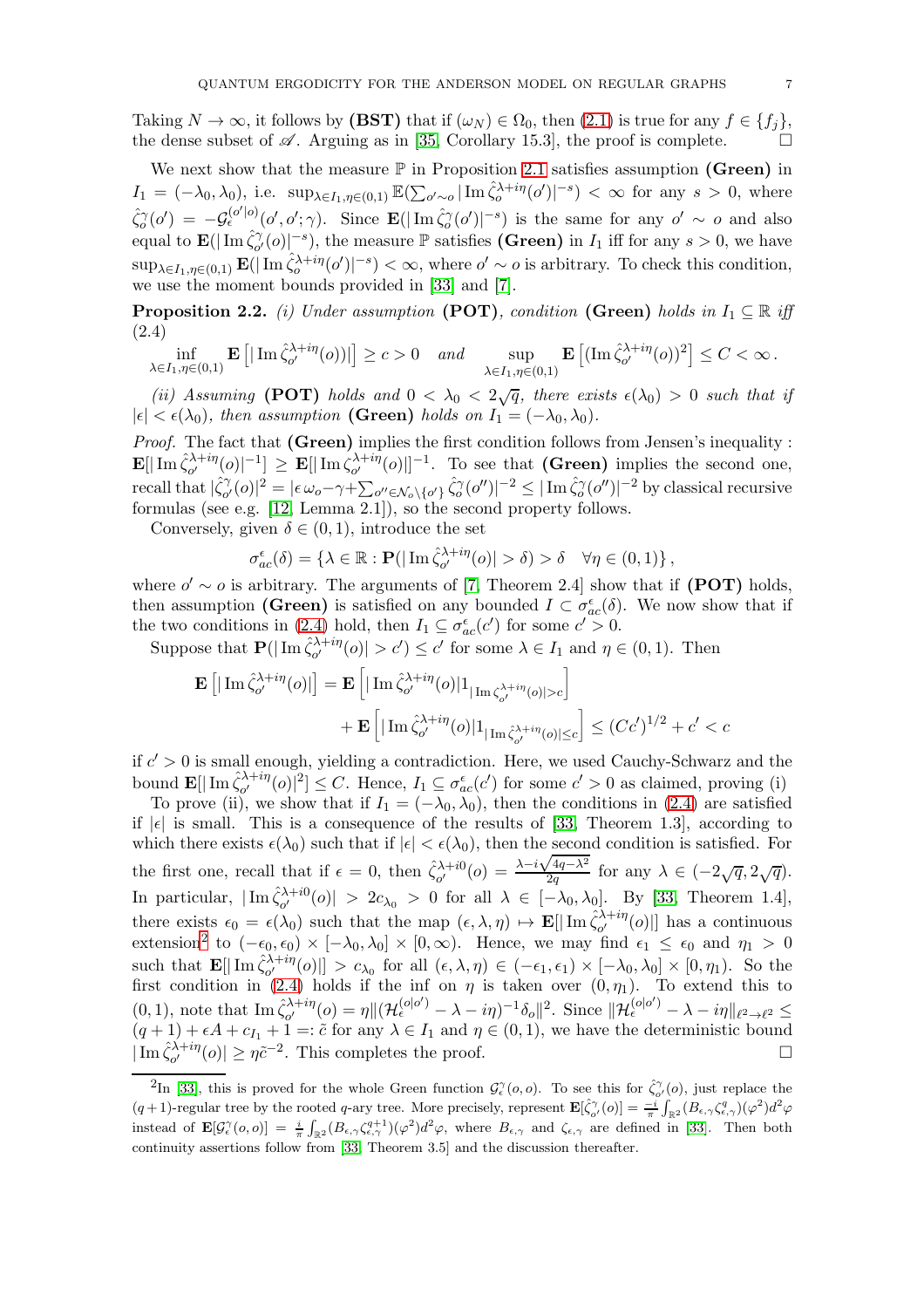Denote  $G_N = (V_N, E_N)$ ,  $I_1 = (-\lambda_0, \lambda_0)$ , and let  $(\psi_j^{\omega_N})$  be an orthonormal basis of  $\ell^2(V_N)$  with corresponding eigenvalues  $(\lambda_j^{\omega_N})$ . Using Propositions [2.1](#page-4-0) and [2.2](#page-6-0) (ii), it follows that [\[13,](#page-9-26) Theorems 1.1,1.3] hold P-a.s. on  $I_1$  in the regime of weak disorder  $|\epsilon| < \epsilon(\lambda_0)$ . We thus get the following statement :

Fix  $R \in \mathbb{N}$ . Let  $K = K_N : V_N \times V_N \to \mathbb{C}$  satisfy  $K(x, y) = 0$  if  $d(x, y) > R$  and  $\sup_N \sup_{x,y \in V_N} |K_N(x,y)| \leq 1$ . Given  $\gamma \in \mathbb{C} \setminus \mathbb{R}$ , define the weighted average

<span id="page-7-0"></span>
$$
(2.5) \quad \langle K \rangle_{\lambda + i\eta_0} = \sum_{x,y \in V_N} K(x,y) \Phi_{\lambda + i\eta_0}^N(\tilde{x},\tilde{y}) \quad \text{where} \quad \Phi_{\gamma}^N(\tilde{x},\tilde{y}) = \frac{\text{Im } \tilde{g}_N^{\gamma}(\tilde{x},\tilde{y})}{\sum_{x \in V_N} \text{Im } \tilde{g}_N^{\gamma}(\tilde{x},\tilde{x})}.
$$

Then there is  $\Omega_0 \subseteq \Omega$ ,  $\mathcal{P}(\Omega_0) = 1$ , and  $\epsilon(\lambda_0) > 0$ , such that for any  $(\omega_N) \in \Omega_0$  and  $|\epsilon| < \epsilon(\lambda_0)$ , we have

$$
\lim_{\eta_0\downarrow 0}\lim_{N\to\infty}\sum_{\lambda_j^{\omega_N}\in I_1}\left|\langle\psi_j^{\omega_N},K\psi_j^{\omega_N}\rangle-\langle K\rangle_{\lambda_j^{\omega_N}+i\eta_0}\right|=0\,.
$$

Here,  $\tilde{g}_{N}^{\gamma}(\tilde{x},\tilde{x})$  is the Green function of the "lifted" operator given by  $\widetilde{H}_{N}^{\omega} = A_{\mathbb{T}_{q}} + \widetilde{W}_{\epsilon}^{\omega_{N}},$ where  $\widetilde{W}_{\epsilon}^{\omega_N}(v) = W_{\epsilon}^{\omega_N}(\pi_N v)$  and  $\pi_N : \mathbb{T}_q \to G_N$  is the covering projection.

To conclude the proof of Theorems [1.1,](#page-2-1) [1.2,](#page-3-0) we show that if K is independent of  $(\omega_N)$ , then we may replace  $\langle K \rangle_{\lambda+i\eta_0}$  by the simpler average  $\langle K \rangle^{\eta_0}_{\lambda}$  $\frac{\eta_0}{\lambda}$ .

**Lemma 2.3.** Let  $K_N : V_N \times V_N \to \mathbb{C}$  be independent of  $(\omega_N)$  and satisfy  $K_N(x, y) = 0$  if  $d(x,y) > R$  and sup  $|K_N(x,y)| \leq 1$ . Fix  $\eta_0 > 0$ , and define  $\langle K_N \rangle_{\lambda+i\eta_0}$  and  $\langle K_N \rangle_{\lambda}^{i\eta_0}$  $\lambda^{ \eta_0}$  as in [\(2.5\)](#page-7-0) and [\(1.1\)](#page-3-1). Then for  $P$ -a.e.  $(\omega_N)$ ,

$$
|\langle K_N\rangle_{\lambda+i\eta_0}-\langle K_N\rangle_{\lambda}^{\eta_0}|\underset{N\longrightarrow+\infty}{\longrightarrow}0
$$

uniformly for  $\lambda$  in a compact set.

*Proof.* By the triangle inequality, we may assume  $K_N(x, y) \neq 0$  only if  $d(x, y) = R$ .

Let  $I \subset \mathbb{R}$  be compact, and let  $\lambda \in I$ . Denote  $\gamma = \lambda + i\eta_0$  and  $S_R^x = \{y : d(x, y) = R\}$ . By Proposition [2.1,](#page-4-0) there is  $\Omega_0 \subseteq \Omega$  with  $\mathcal{P}(\Omega_0) = 1$  such that for any  $(\omega_N) \in \Omega_0$ ,  $(G_N, W^{\omega_N})$  has a local weak limit P. As in [\[13,](#page-9-26) equation A.13], we now see  $K_N$  as an additional coloring. Up to passing to a subsequence, for any  $(\omega_N) \in \Omega_0$ ,  $(G_N, W^{\omega_N}, K_N)$ has a local weak limit  $\hat{\mathbb{P}}$  whose marginal on  $\mathscr{G}_{*}^{D,A}$  coincides with  $\mathbb{P}$ . So by [\[13,](#page-9-26) equation A.13], we have for any  $(\omega_N) \in \Omega_0$  and uniformly in  $\lambda \in I$ ,

<span id="page-7-1"></span>(2.6) 
$$
\langle K_N \rangle_{\lambda + i\eta_0} \underset{N \longrightarrow \infty}{\longrightarrow} \frac{\hat{\mathbb{E}}\left(\sum_{w \in S_R^v} \mathcal{K}(v, w) \operatorname{Im} \mathcal{G}_{\epsilon}^{\gamma}(v, w)\right)}{\mathbb{E}\left[\operatorname{Im} \mathcal{G}_{\epsilon}^{\gamma}(v, v)\right]},
$$

where  $\mathcal{K}: V(\mathbb{T}_q) \times V(\mathbb{T}_q) \to \mathbb{C}$  is a random coloring on  $\mathbb{T}_q$  with values in  $\{|z| \leq 1\}$ . By Proposition [2.1,](#page-4-0)  $\mathbb{E}[\text{Im}\,\mathcal{G}_\epsilon^\gamma(v,v)] = \mathbf{E}[\text{Im}\,\mathcal{G}_\epsilon^\gamma(o,o)]$ . On the other hand,

<span id="page-7-3"></span>(2.7) 
$$
\frac{1}{N} \sum_{x \in V_N} \sum_{y \in S_R^x} K_N(x, y) \longrightarrow_{N \to +\infty} \hat{\mathbb{E}} \left( \sum_{w \in S_R^v} \mathcal{K}(v, w) \right).
$$

Since  $\langle K_N \rangle_{\lambda}^{\eta_0} = \frac{\mathbf{E}[\text{Im}\mathcal{G}_{\epsilon}^{\gamma}(o,y_R)]}{\mathbf{E}[\text{Im}\mathcal{G}_{\epsilon}^{\gamma}(o,o)]} \cdot \frac{1}{N}$  $\frac{1}{N} \sum_{x \in V_N} \sum_{y \in S_R^x} K_N(x, y)$ , where  $y_R$  is any point at distance  $R$  from  $o$ , we thus have

<span id="page-7-2"></span>(2.8) 
$$
\langle K_N \rangle^{\eta_0}_{\lambda} \longrightarrow \sum_{N \longrightarrow +\infty} \frac{\hat{\mathbb{E}}\left(\sum_{w \in S_R^v} \mathcal{K}(v, w)\right) \mathbf{E}\left[\text{Im}\,\mathcal{G}_{\epsilon}^{\gamma}(o, y_R)\right]}{\mathbf{E}[\text{Im}\,\mathcal{G}_{\epsilon}^{\gamma}(o, o)]}
$$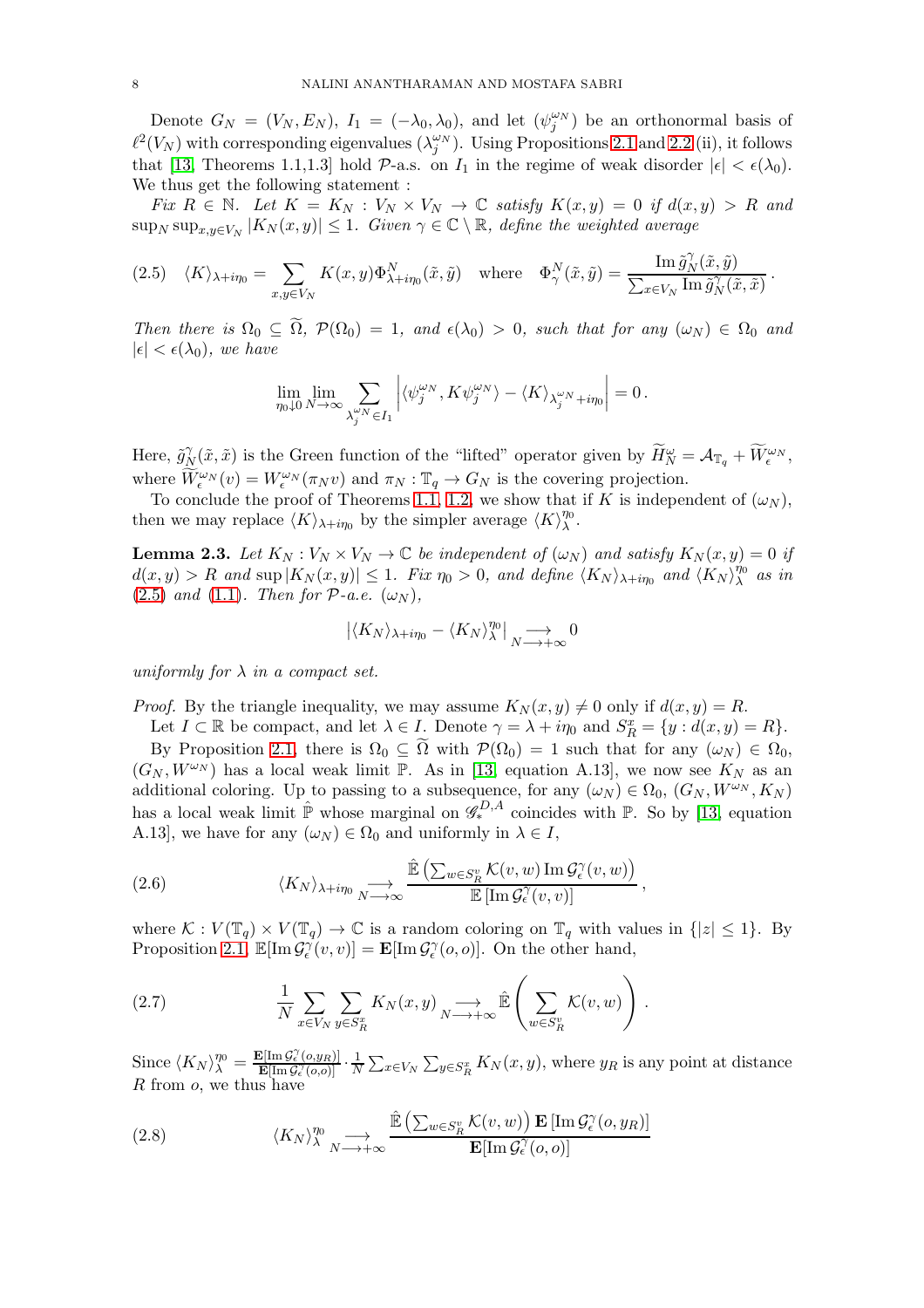uniformly in  $\lambda \in I$ . Comparing [\(2.6\)](#page-7-1), [\(2.8\)](#page-7-2), the lemma will follow if we show that the limits are equal, i.e. for any fixed  $\gamma = \lambda + i\eta_0$ , we have

<span id="page-8-9"></span>(2.9) 
$$
\hat{\mathbb{E}}\left(\sum_{w\in S_R^v} \mathcal{K}(v, w) \operatorname{Im} \mathcal{G}_{\epsilon}^{\gamma}(v, w)\right) = \hat{\mathbb{E}}\left(\sum_{w\in S_R^v} \mathcal{K}(v, w)\right) \mathbf{E}\left[\operatorname{Im} \mathcal{G}_{\epsilon}^{\gamma}(o, y_R)\right].
$$

In fact, we know the LHS is the limit of  $\frac{1}{N} \sum_{x \in V_N, y \in S_R^x} K_N(x, y) \operatorname{Im} \tilde{g}_N^{\gamma}(\tilde{x}, \tilde{y})$  for any  $(\omega_N) \in$  $\Omega_0$ , so it suffices to show that  $\frac{1}{N} \sum_{x \in V_N, y \in S_R^x} K_N(x, y) \operatorname{Im} \tilde{g}_N^{\gamma}(\tilde{x}, \tilde{y})$  also converges to the RHS. For this, let  $h_{\eta_0}(t) = (t - i\eta_0)^{-1}$  and given  $\delta > 0$ , let  $Q_{\delta}$  be a polynomial with  $||h_{\eta_0} - Q_\delta||_{\infty} < \delta$ . Then for any  $v, w \in \mathbb{T}_q$ ,

 $(2.10) \quad |\tilde{g}_N^{\gamma}(v,w)-Q_{\delta}(\widetilde{H}_N-\lambda)(v,w)| < \delta \quad \text{and} \quad |\mathcal{G}_{\epsilon}^{\gamma}(v,w)-Q_{\delta}(\mathcal{H}_{\epsilon}^{\omega}-\lambda)(v,w)| < \delta.$ 

Now consider

<span id="page-8-8"></span>
$$
Y_x = \sum_{y \in S_R^x} K_N(x, y) (\text{Im } Q_\delta(\widetilde{H}_N - \lambda)(\tilde{x}, \tilde{y}) - \mathcal{E}[\text{Im } Q_\delta(\widetilde{H}_N - \lambda)(\tilde{x}, \tilde{y})])
$$

and  $S_N = \frac{1}{N}$  $\frac{1}{N} \sum_{x \in V_N} Y_x$ . If  $Q_\delta$  has degree  $d_\delta$ , then  $Q_\delta(H_N - \lambda)(\tilde{x}, \tilde{y})$  only depends on  $(\omega_z)_{z \in B_{G_N}(x,d_\delta)}$ . So  $Y_x$  and  $Y_y$  are independent if  $d_{G_N}(x,y) > 2d_\delta$ . Repeating the argu-ments of Proposition [2.1,](#page-4-0) we see that  $S_N \to 0$  on a set  $\Omega_\lambda$  of full probability. We may thus replace  $\text{Im }Q_{\delta}(H_N - \lambda)(\tilde{x}, \tilde{y})$  by  $\mathcal{E}[\text{Im }Q_{\delta}(H_N - \lambda)(\tilde{x}, \tilde{y})]$  as in [\(2.3\)](#page-5-0).

We have again  $\mathcal{E}[\text{Im }Q_{\delta}(\widetilde{H}_N-\lambda)(\tilde{x},\tilde{y})]=\mathbf{E}[\text{Im }Q_{\delta}(\mathcal{H}_{\epsilon}^{\omega}-\lambda)(o,y_R)]$  if  $\rho_{G_N}(x)\geq d_{\delta}+R$ . So using [\(2.10\)](#page-8-8), [\(2.7\)](#page-7-3) and (BST), we get for any  $(\omega_N) \in \Omega_\lambda \cap \Omega_0$ ,

$$
\left| \frac{1}{N} \sum_{x \in V_N, y \in S_R^x} K_N(x, y) \operatorname{Im} \tilde{g}_N^{\gamma}(\tilde{x}, \tilde{y}) - \hat{\mathbb{E}} \left( \sum_{w \in S_R^v} \mathcal{K}(v, w) \right) \mathbf{E} \left[ \operatorname{Im} \mathcal{G}_{\epsilon}^{\gamma}(o, y_R) \right] \right|
$$
  
\n
$$
\leq |S_N| + \frac{\# \{ x : \rho_{G_N}(x) < d_{\delta} + R \}}{N} (2(q+1) q^{R-1} \eta_0^{-1}) + 2(q+1) q^{R-1} \delta \longrightarrow 0
$$

as  $N \to \infty$  followed by  $\delta \downarrow 0$ . So for  $(\omega_N) \in \Omega_\lambda \cap \Omega_0$ ,  $\frac{1}{N}$  $\frac{1}{N} \sum_{x \in V_N, y \in S_R^x} K_N(x, y) \operatorname{Im} \tilde{g}_N^{\gamma}$  $\stackrel{\gamma}{N}(\tilde{x},\tilde{y})$ converges to both the LHS and RHS of  $(2.9)$ , and the claim follows.

Acknowledgements : This material is based upon work supported by the Agence Nationale de la Recherche under grant No.ANR-13-BS01-0007-01, by the Labex IRMIA and the Institute of Advance Study of Université de Strasbourg, and by Institut Universitaire de France.

## **REFERENCES**

- <span id="page-8-4"></span>[1] R. Abou-Chacra, P. Anderson, and D. J. Thouless, A selfconsistent theory of localization, J. Phys. C: Solid State Phys. 6 (1973) 1734–1752.
- <span id="page-8-5"></span>[2] P. Abou-Chacra and D. J. Thouless, Selfconsistent theory of localization. II. Localization near the band edges, J. Phys. C: Solid State Phys. 7 (1974) 65–75.
- <span id="page-8-0"></span>[3] M. Aizenman, S. Molchanov, *Localization at Large Disorder and at Extreme Energies: An Elementary* Derivation, Comm. Math. Phys. 157 (1993) 245–278.
- <span id="page-8-6"></span><span id="page-8-1"></span>[4] M. Aizenman, Localization at weak disorder: some elementary bounds, Rev. Math. Phys. 6 (1994) 1163–1182.
- [5] M. Aizenman, S. Warzel, The canopy graph and level statistics for random operators on trees, Math. Phys. Anal. Geom. 9 (2006) 291–333.
- <span id="page-8-2"></span>[6] M. Aizenman, S. Warzel, Resonant delocalization for random Schrödinger operators on tree graphs, J. Eur. Math. Soc. 15 (2013) 1167–1222.
- <span id="page-8-3"></span>[7] M. Aizenman, S. Warzel, Absolutely continuous spectrum implies ballistic transport for quantum particles in a random potential on tree graphs, J. Math. Phys. 53 (2012) 095205, 15.
- <span id="page-8-7"></span>[8] A. De Luca, B. L. Altshuler, V. E. Kravtsov, and A. Scardicchio, Anderson Localization on the Bethe Lattice: Nonergodicity of Extended States, Phys. Rev. Lett. 113 (2014) 046806.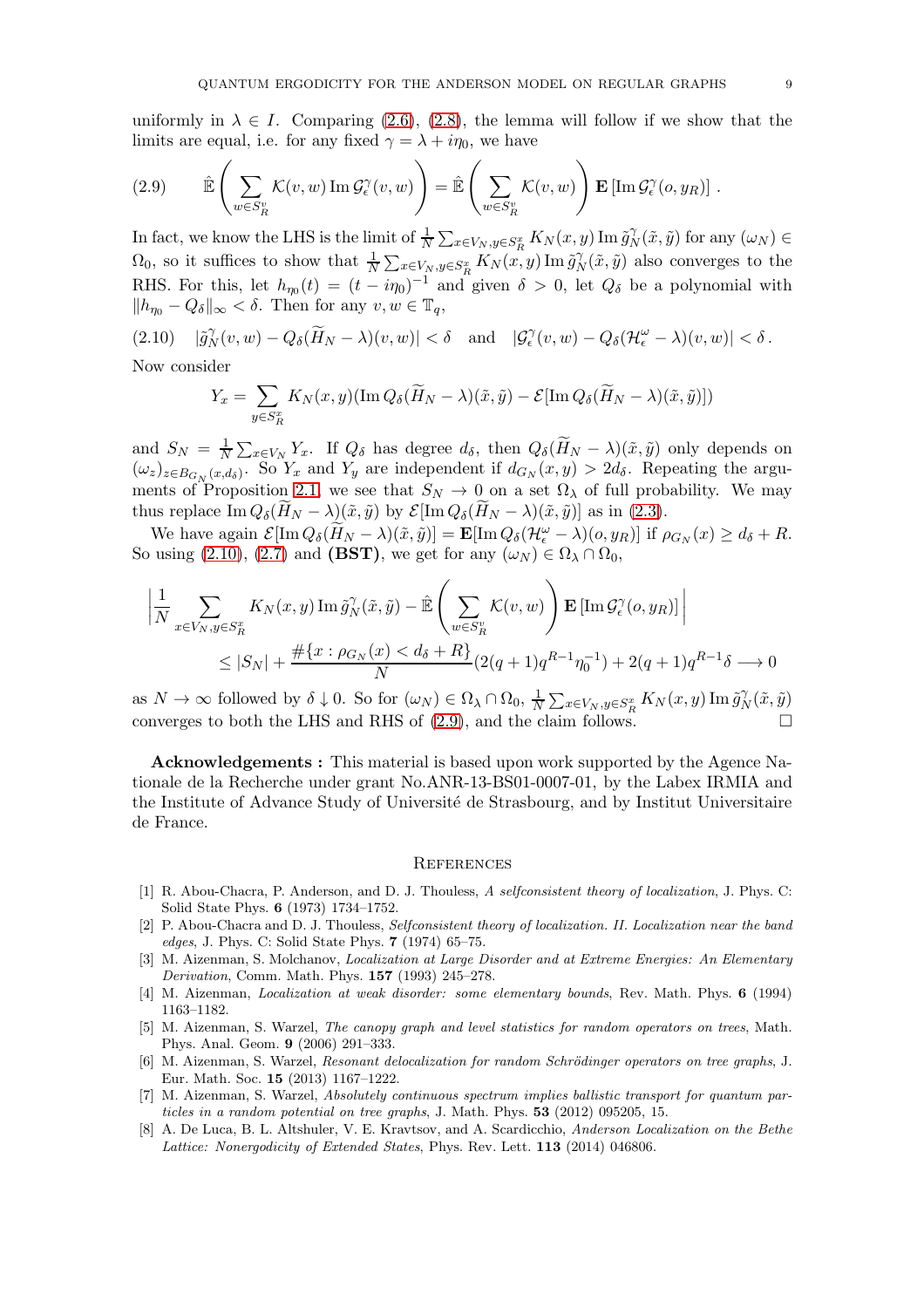- <span id="page-9-28"></span><span id="page-9-19"></span>[9] A. De Luca, B. L. Altshuler, V. E. Kravtsov, and A. Scardicchio, Support set of random wave-functions on the Bethe lattice, arXiv 2013.
- <span id="page-9-20"></span>[10] N. Anantharaman, E. Le Masson, Quantum ergodicity on large regular graphs, Duke Math. Jour. 164 (2015) 723–765.
- <span id="page-9-33"></span>[11] N. Anantharaman, *Quantum ergodicity on regular graphs*, Comm. Math. Phys. **353** (2017) 633-690.
- <span id="page-9-26"></span>[12] N. Anantharaman, M. Sabri, *Poisson kernel expansions for Schrödinger operators on trees*. To appear in J. Spetr. Theory.
- [13] N. Anantharaman, M. Sabri, Quantum ergodicity on graphs : from spectral to spatial delocalization, preprint 2017.
- <span id="page-9-24"></span><span id="page-9-0"></span>[14] P. W. Anderson, Absence of diffusion in certain random lattices, Phys. Rev. 109 (1958) 1492–1505.
- <span id="page-9-7"></span>[15] R. Bauerschmidt, J. Huang, H.T. Yau, Local Kesten–McKay law for random regular graphs, preprint [arXiv:1609.09052.](http://arxiv.org/abs/1609.09052)
- <span id="page-9-18"></span>[16] J. Bourgain, C. Kenig, On localization in the continuous Anderson-Bernoulli model in higher dimension, Invent. Math. 161 (2005) 389–426.
- <span id="page-9-2"></span>[17] S. Brooks, E. Lindenstrauss, Non-localization of eigenfunctions on large regular graphs, Israel J. Math. 193 (2013) 1–14.
- [18] R. Carmona, A. Klein, and F. Martinelli, Anderson localization for Bernoulli and other singular potentials, Commun. Math. Phys. 108 (1987), 41–66.
- <span id="page-9-22"></span><span id="page-9-3"></span>[19] Y. Colin de Verdière, *Ergodicité et fonctions propres du laplacien*, Comm. Math. Phys. 102 (1985) 497–502.
- [20] D. Damanik, R. Sims, and G. Stolz, Localization for one dimensional, continuum, Bernoulli-Anderson models, Duke Math. J. 114 (2002), 59–100.
- <span id="page-9-6"></span><span id="page-9-5"></span>[21] F. Delyon, Y. Lévy, and B. Souillard, Anderson Localization for Multi-Dimensional Systems at Large Disorder or Large Energy, Comm. Math. Phys. 100 (1985), 463–470.
- [22] H. von Dreifus, A. Klein, A new proof of localization in the Anderson tight binding model, Comm. Math. Phys., 124 (1989) 285–299.
- <span id="page-9-31"></span><span id="page-9-12"></span>[23] R. Durrett, Probability. Theory and Examples, Fourth Edition, Cambridge University Press 2010.
- [24] R. Froese, D. Hasler, and W. Spitzer, Absolutely continuous spectrum for the Anderson model on a tree: a geometric proof of Klein's theorem, Comm. Math. Phys. **269** (2007) 239–257.
- <span id="page-9-14"></span>[25] R. Froese, F. Halasan, and D. Hasler, Absolutely continuous spectrum for the Anderson model on a product of a tree with a finite graph, J. Funct. Anal.  $262$  (2012) 1011–1042.
- <span id="page-9-4"></span>[26] J. Fröhlich, T. Spencer, Absence of diffusion in the Anderson tight binding model for large disorder or low energy, Comm. Math. Phys., 88 (1983) 151–184.
- <span id="page-9-27"></span>[27] Y. V. Fyodorov, A. D. Mirlin Localization in Ensemble of Sparse Random Matrices, Phys. Rev. Lett. 67 (1991), 2049–2052.
- <span id="page-9-25"></span><span id="page-9-15"></span>[28] P. Gábor, *Probability and Geometry on Groups*, book in preparation, author's homepage.
- [29] L. Geisinger, Convergence of the density of states and delocalization of eigenvectors on random regular graphs, J. Spectr. Theory 5 (2015) 783–827.
- <span id="page-9-8"></span>[30] F. Germinet and A. Klein, A comprehensive proof of localization for continuous Anderson models with singular random potentials J. Eur. Math. Soc., 15 (2013) 53–143.
- <span id="page-9-13"></span>[31] M. Keller, D. Lenz, S. Warzel, Absolutely continuous spectrum for random operators on trees of finite cone type, J. Anal. Math. 118 (2012) 363–396.
- <span id="page-9-16"></span><span id="page-9-9"></span>[32] H. Kesten, Symmetric random walks on groups, Trans. Amer. Math. Soc. 92 (1959) 336–354.
- <span id="page-9-10"></span>[33] A. Klein, *Extended States in the Anderson Model on the Bethe Lattice*, Adv. Math. **133** (1998) 163– 184.
- [34] A. Klein, Spreading of Wave Packets in the Anderson Model on the Bethe Lattice, Comm. Math. Phys. 177 (1996) 755–773.
- <span id="page-9-32"></span><span id="page-9-1"></span>[35] A. Klenke, Probability Theory. A Comprehensive Course, Second Edition, Springer 2014.
- [36] H. Kunz, B. Souillard, Sur le spectre des opérateurs aux différences finies aléatoires, Comm. Math. Phys. 78 (1980) 201–246.
- <span id="page-9-17"></span>[37] B. D. McKay, The Expected Eigenvalue Distribution of a Large Regular Graph, Linear Algebra Appl. 40 (1981) 203–216.
- <span id="page-9-29"></span><span id="page-9-21"></span>[38] A. I. Šnirel'man, *Ergodic properties of eigenfunctions*, Uspehi Mat. Nauk, **29** (1974) 181–182.
- [39] K. S. Tikhonov, A. D. Mirlin, and M. A. Skvortsov, Anderson localization and ergodicity on random regular graphs, Phys. Rev. B, 94 (2016) 220203.
- <span id="page-9-23"></span>[40] S. Zelditch, Uniform distribution of eigenfunctions on compact hyperbolic surfaces, Duke Math. J. 55 (1987) 919–941.
- <span id="page-9-30"></span><span id="page-9-11"></span>[41] H. Kunz, B. Souillard, The localization transition on the Bethe lattice, J. Physique Lett. 44 (1983) 411–414.
- [42] F. L. Metz and I. P. Castillo, Level compressibility for the Anderson model on regular random graphs and the eigenvalue statistics in the extended phase, Phys. Rev. B 96 (2017) 064202.